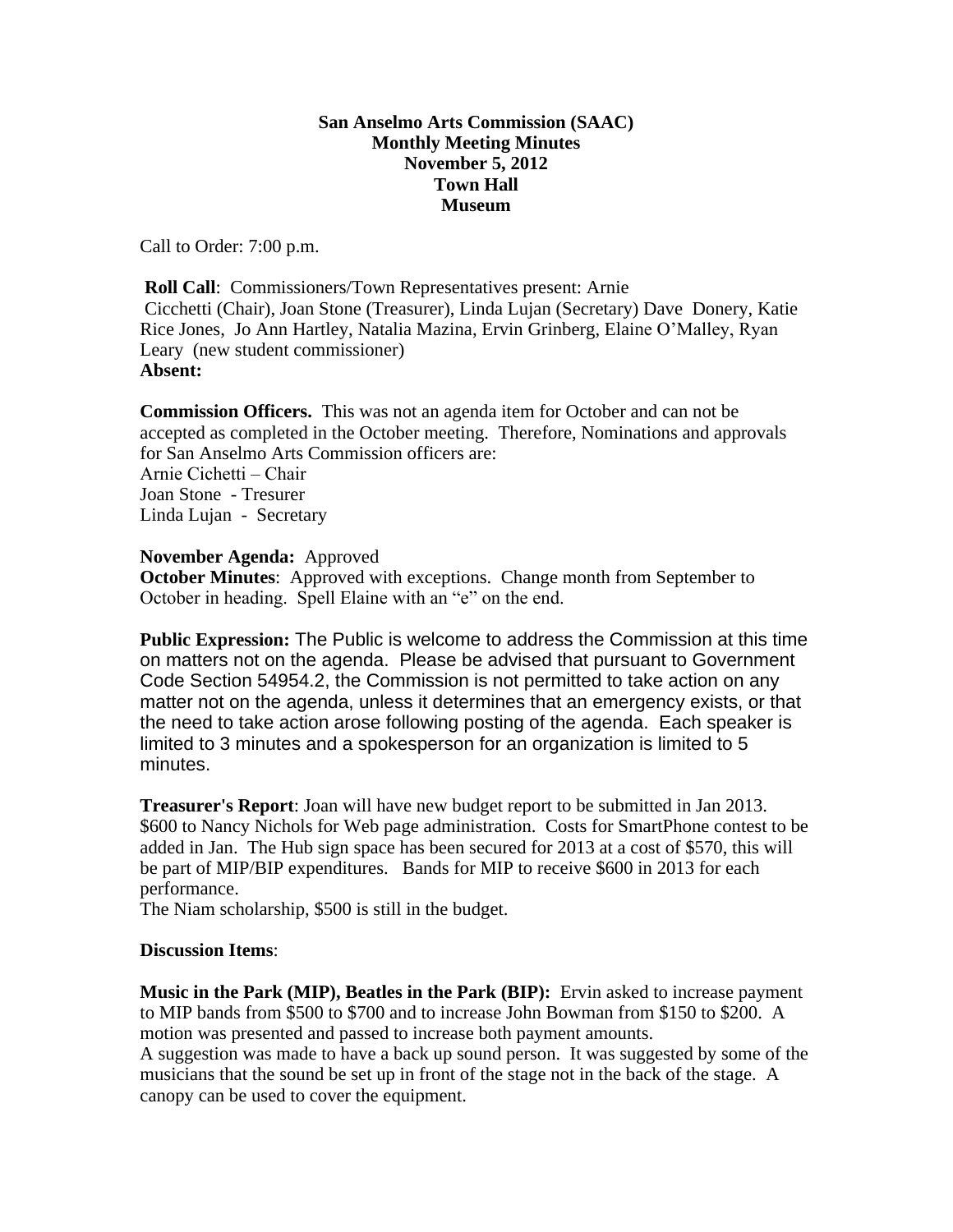SAAC Branding needs to be put on the 20 foot canopy. Ervin will get measurements and pictures so that this can be done.

Jo Ann will work on design for Hub banner and canopy. Jo Ann also talked about brochures for MIP along with a way to get donations during the event. Ervin also suggested that the SAAC ask local merchants to be sponsors. It was suggested that high school students perform during breaks at MIP.

**Coffee Roasters/Avenue Salon:** Linda to send new artist information to Elaine and Nancy Nichols for publications. This will include the Coffee Roasters, Avenue Salon and Town Hall. Linda will coordinate that the artist that is showing in Coffee Roasters will simultaneously show at town hall.

**Marketing:** Everyone to look at Web page with any changes can be made and that these changes should be emailed to Katie. Ryan's bio should be added to the web page. The Art Talk series that is presented at the SA Library should be added along with a thank you to Elizabeth Romanoff. Featured artists will be for 2 months and highlighted on the back page along with past events.

*Action Item* . Ryan to update and track number of likes per month on Facebook page. Jo Ann suggested invited professional associates to like SAAC on Facebook. More Community support is needed. Artists should go in and like SAAC on Facebook . San Anselmo Arts Commission is the new Facebook page. Open Studios should be published in the spring.

**Public Art Project:** Jo Ann met with Deb Stutsman. It was an informative meeting. Certain parameters need to be met. Art on a building would be considered signage. There are to many issues for the SAAC to move forward with this project. It was suggested that after the first of 2013 to research an area that would work for this type art project.

**Drake Scholarship:** Tabled to 2013. An appointment to be set up with person at Drake High School for January.

**Smart Phone photo contest**: This project is moving forward with another meeting being held in October. Ervin thinks pictures should be more that Ross Valley pictures. The focus is on Marin with people in Ross Valley.

**Holiday Events:** A Holiday Art Walk is being put together to open in conjunction with the Merchant Open House event on December 7. Linda and Ervin will put this together and get information and details to Katie and Elaine any for publications

**Articles of Incorporation:** A motion was made and passed.to use "Friends of Ross Valley Arts as the Legal name of the Articles of Incorporation.

**Commission Comments & questions, requests for future agenda items**: The question as to how do partner with Ross Valley Artists to assist them better.

**Adjourned:** 8:30PM